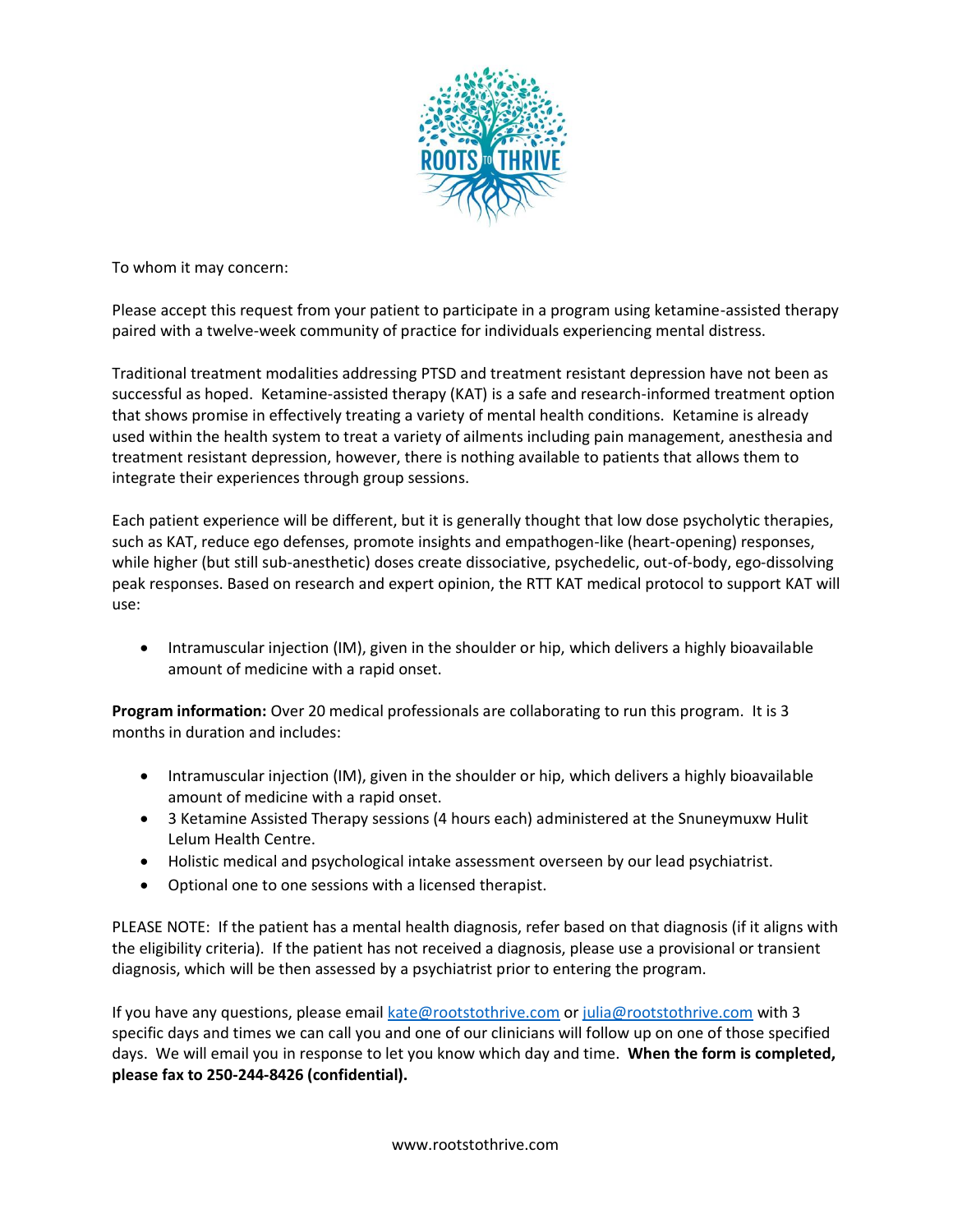

| <b>Surname Surname</b> | First name                                                                                                                      |                    |             |
|------------------------|---------------------------------------------------------------------------------------------------------------------------------|--------------------|-------------|
|                        |                                                                                                                                 |                    |             |
| Street                 |                                                                                                                                 | City <b>Called</b> | Postal Code |
|                        |                                                                                                                                 |                    |             |
| (MM/DD/YYYY)           |                                                                                                                                 |                    |             |
|                        |                                                                                                                                 |                    |             |
|                        |                                                                                                                                 |                    |             |
|                        |                                                                                                                                 |                    |             |
|                        |                                                                                                                                 |                    |             |
|                        |                                                                                                                                 |                    |             |
|                        |                                                                                                                                 |                    |             |
|                        | HCP Signature: ______________________HCP's Billing #: _____________Date: __________________________ Referring Dr's office stamp |                    |             |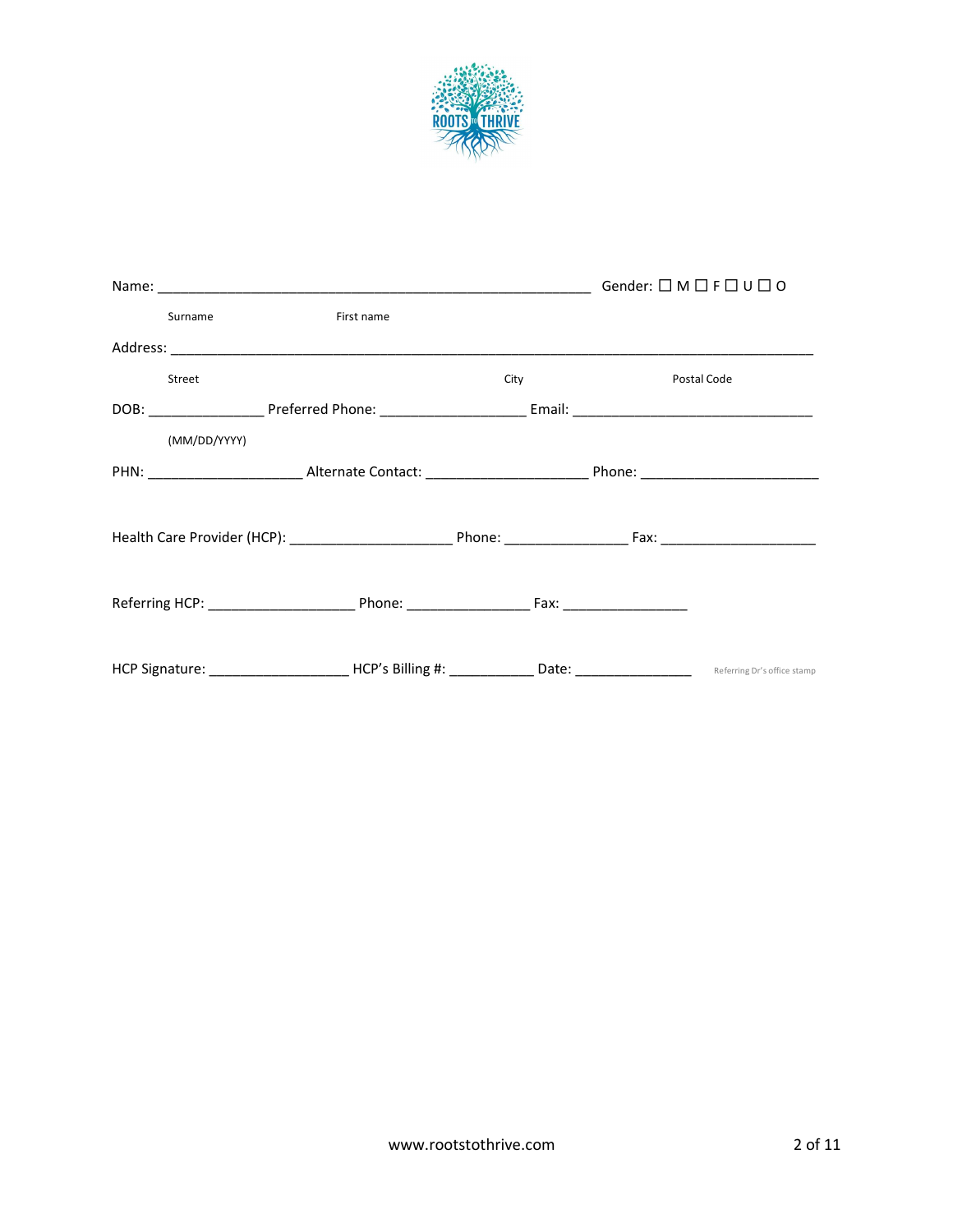

Provisional Diagnoses: past or present (check all that apply):

- □ Treatment Resistant Depression<br>□ Obsessive Compulsive Disorder<br>□ Post-Traumatic Stress Disorder Treatment Resistant Depression
- 
- D Post-Traumatic Stress Disorder

Generalized Anxiety Disorder

- Adjustment Disorder
- Substance Use Disorder

## AND/OR

Concurrent Challenges (separate from a formal/ongoing mental health diagnosis)

- □ Unresolved Grief
- $\Box$  Suicidal Ideation
- 

Treatments tried (psychotherapy and pharmaceutical) for mental health condition:

<u> 1980 - Johann Stoff, amerikan bestein de stad in de stad in de stad in de stad in de stad in de stad in de st</u>

### **Exclusion Criteria:**

- $\cdot$
- Diagnosis of dementia or delirium  $\cdot$
- Presence of active psychotic symptoms **can be a set of a set of active** psychotic symptoms **can be a set of a set of a** disorders

#### Personal Mental Health/Substance Use History: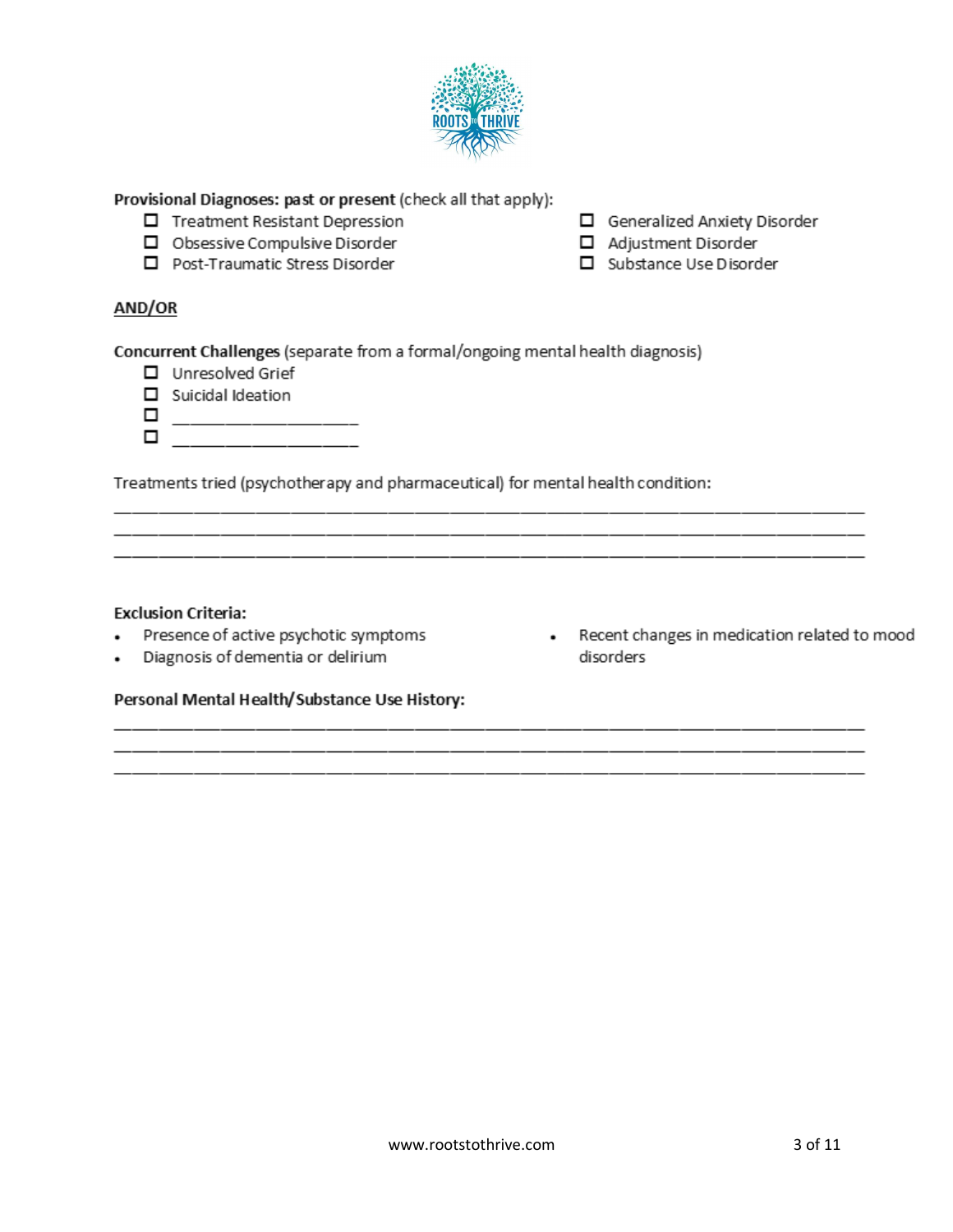

# Family Mental Health and Substance Use History:

| ப<br>⊔ | Current Medications - Noting (but not limited to): | psychostimulants (including ADHD medications) __________________________________<br>□ NSAIDs (ASA, ibuprofen, naproxen, diclofenac, celecoxib, etc.) __________________________________ |  |
|--------|----------------------------------------------------|-----------------------------------------------------------------------------------------------------------------------------------------------------------------------------------------|--|
|        | <b>Baseline Vitals/Weight:</b>                     |                                                                                                                                                                                         |  |
|        |                                                    |                                                                                                                                                                                         |  |
|        | completion of the Roots to Thrive program.         | therapeutic relationship with the patient I am referring and I will continue this relationship following their                                                                          |  |
|        |                                                    |                                                                                                                                                                                         |  |
|        |                                                    |                                                                                                                                                                                         |  |
|        |                                                    |                                                                                                                                                                                         |  |
|        |                                                    |                                                                                                                                                                                         |  |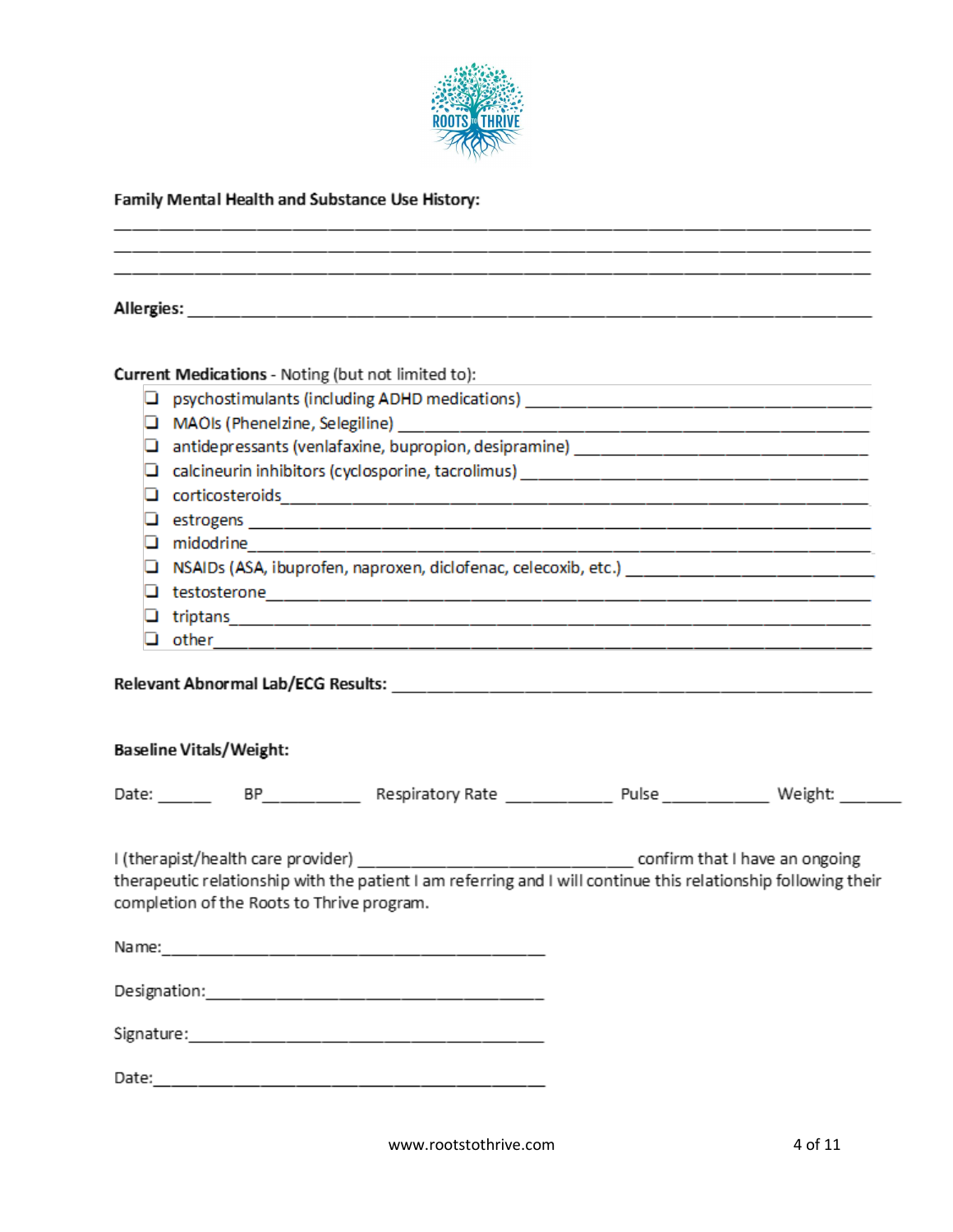

# *ALL RTT-KAT PARTICIPANTS MUST REVIEW PRIOR TO RTT AND SIGN PRIOR TO KAT*

## **CLINICAL TREATMENT PROGRAM CONSENT FORM**

## **Roots to Thrive (RTT) & Ketamine-assisted Therapy (KAT)**

You have expressed interest in ketamine-assisted therapy (KAT), a new and evidence-informed option that uses the medicine ketamine in partnership with therapeutic activities and relationships. For those who fit the inclusion criteria, it is a safe and effective treatment for psychological difficulties such as depression, and post-traumatic stress. The following information is to help you decide if KAT is right for you, describing how KAT works, the potential benefits and risks of participation, and how you will be supported throughout the program. If you choose to participate, you can decide to withdraw at any time during the program. In this case, please let both the KAT team and the physician who referred you know.

Please make sure all your questions have been answered by the KAT team before signing this document. Signing this consent is required to enter the RTT-KAT program, but it does not guarantee your entry. A fulsome intake process (medical and psychiatric) to ensure your safety and suitability for the program is required prior to participating in RTT-KAT. In the RTT-KAT psychiatric intake process, you will be screened for suicide risk. This is done through iterative conversation with the program's psychiatrist. For example, by asking: "1. Do you feel that life is worth living? 2. Do you wish you were dead? 3. Do you have thoughts of self-harm? 4. Do you have a plan?" If suicidality is a concern, the RTT-KAT psychiatry team will determine the best course of action, based on the unique situation.

#### **Information About Ketamine**

Ketamine was initially labelled for use as an anesthetic. In RTT-KAT, ketamine is used "off-label" to treat mental health conditions. This means that ketamine is being used for a purpose that is not listed on the official label (for what it was initially approved to be used for). At higher doses, it's mode of action mimics a psychedelic, which can work very quickly to significantly reduce anxiety and depression and create a sense of space or detachment from emotions and sensations. It can also bring about different states of conscious, including what might be described as spiritual or mystical awareness. These effects can support new insights; greater access to and / or a reorientation to memories and thought patterns; a different sense of self and reality. In a safe environment with therapeutic support, working with ketamine can help individuals heal and transform, finding greater peace and compassion.

#### **How Ketamine Works**

The current theory of ketamine's mode of action is as an NMDA antagonist working through the glutamate neurotransmitter system. This is a different pathway than that of other psychiatric drugs such as the SSRIs, SNRIS, lamotrigine, anti-psychotics, benzodiazepines, etc.

Ketamine is classified as a dissociative anesthetic, dissociation meaning a sense of disconnection from one's ordinary reality and usual self. At the much lower dosage level administered in KAP, one will most likely experience mild anesthetic, anxiolytic, antidepressant and, potentially, psychedelic effects.

No matter the route of administration, ketamine tends to produce dissociative effects in a broad range—almost none occurring in a session to strongly present– depending on dosage and one's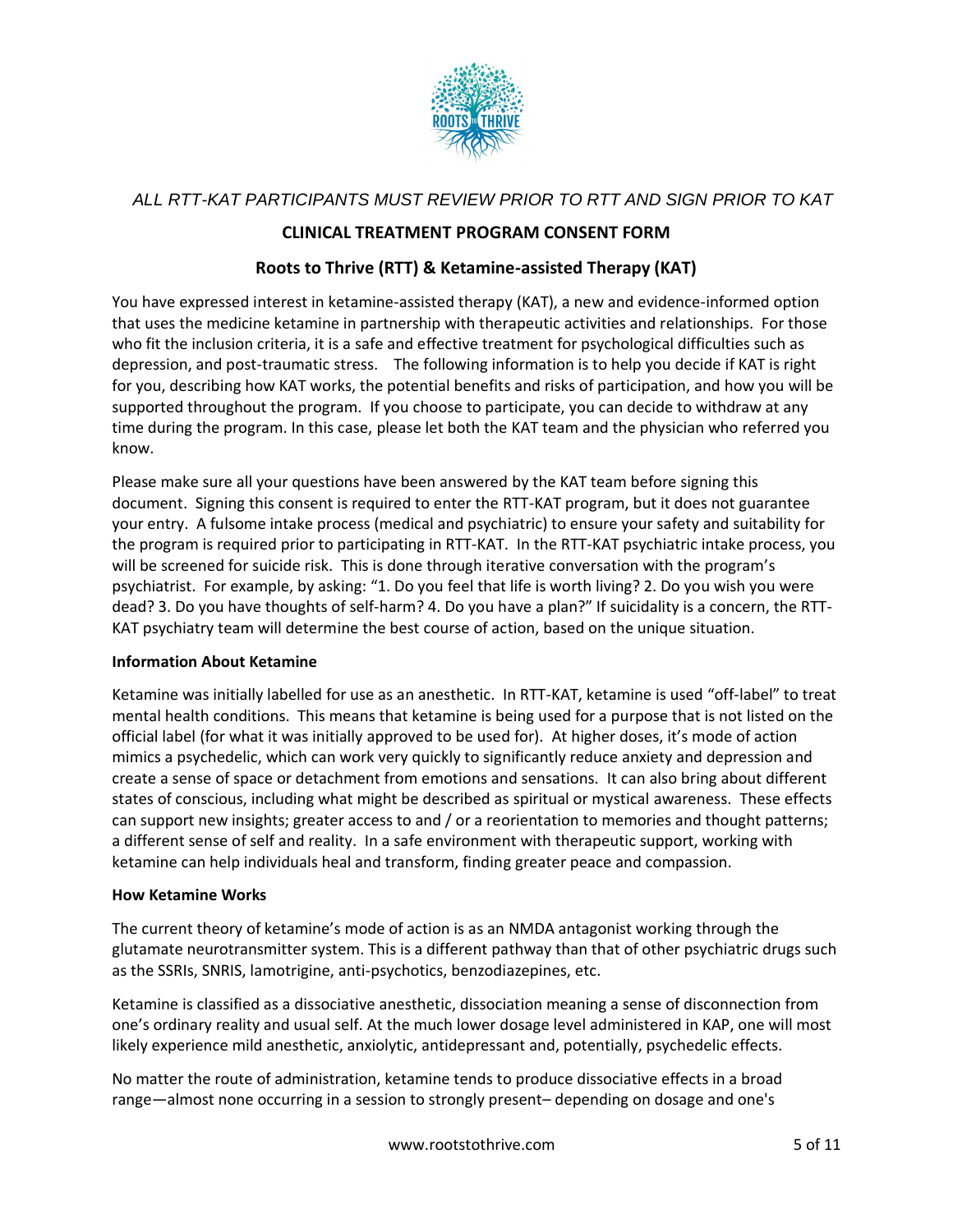

susceptibility. The evidence supports that the 'dissociative' experiences may well be instrumental in providing a more robust effect. In the Trance state, these effects are deliberately reduced in intensity to enable therapy and direct communication.

At higher but still sub-anesthetic doses, the dissociative effect predominates for a time, usually about a half hour to an hour. Both methods tend to produce a positive change in outlook and character and relieve symptoms of depression, PTSD, anxiety, and other difficult states of mind and heart. We employ sublingual for the first session and intramuscular methods for subsequent sessions.

Essential to both methods are time-outs from our ordinary state of mind, this period being of varying duration, usually 30 to 90 minutes, though it will seem timeless. Characteristically, there is a relaxation from ordinary concerns and usual mind, while maintaining conscious awareness of the flow of mind under the influence of ketamine. This tends to lead to a disruption of negative feelings and obsessional preoccupations. This relief and the exploration and experience of other possible states of consciousness are uniquely impactful. As your Roots to Thrive Team, we act as guides to the experience, preparing you for it and facilitating your process. For most people, KAT is singularly beneficial.

### **How a KAT Session Works**

The ketamine-assisted therapy (KAT) component of the program consists of a series of three sessions, beginning with a lower dose and then progressing to a higher dose (up to 1.5mg/kg taken intramuscularly) with subsequent sessions. This calibrated process enables you to gain comfort and confidence in the process. During your KAT treatment sessions, you and your group will be accompanied by a medical clinician and a KAT trained therapeutic sitter. Once ketamine is taken, the vast majority of effects will last between one to two hours.

Unlike other forms of therapy, KAT is largely an inner journey. You will not be talking through your experience while the medicine effects are unfolding. A clinician and therapist will be present and available to provide you with support at any time. There will be an opportunity to share and process your experience once the effects of the medicine have worn off and, in the days, following. To support an inward focus and minimize external distraction, instrumental music will be played, and we encourage the use of eye shades. Before, during, and after your session, we will monitor your physical vital signs, and will be available to answer any questions you have. As the medicine begins to wear off, we will encourage you to continue exploring your inner world, and to work with stress regulation and lovingkindness practices that resonate with you, as you transition back to your ordinary state of consciousness. Part of your KAT preparation work (with your therapist or community of practice) will be to explore such regulation and loving-kindness practices, for use at any time. To continue assessing your needs and progress and to improve the quality of our program, we will also ask you to complete feedback surveys at various points as you move through the RTT-KAT program. These quality improvement results that speak to program impact will be shared with others, but no personal information will be shared.

#### **Roots to Thrive (RTT) Group KAT Sessions**

The Roots to Thrive (RTT) community of practice (CoP) program is the primary support and development vehicle in the RTT-KAT program. You will meet virtually every week for two hours during the 3-month RTT-KAT program. Within your 3-month treatment period, you will also participate in three group KAT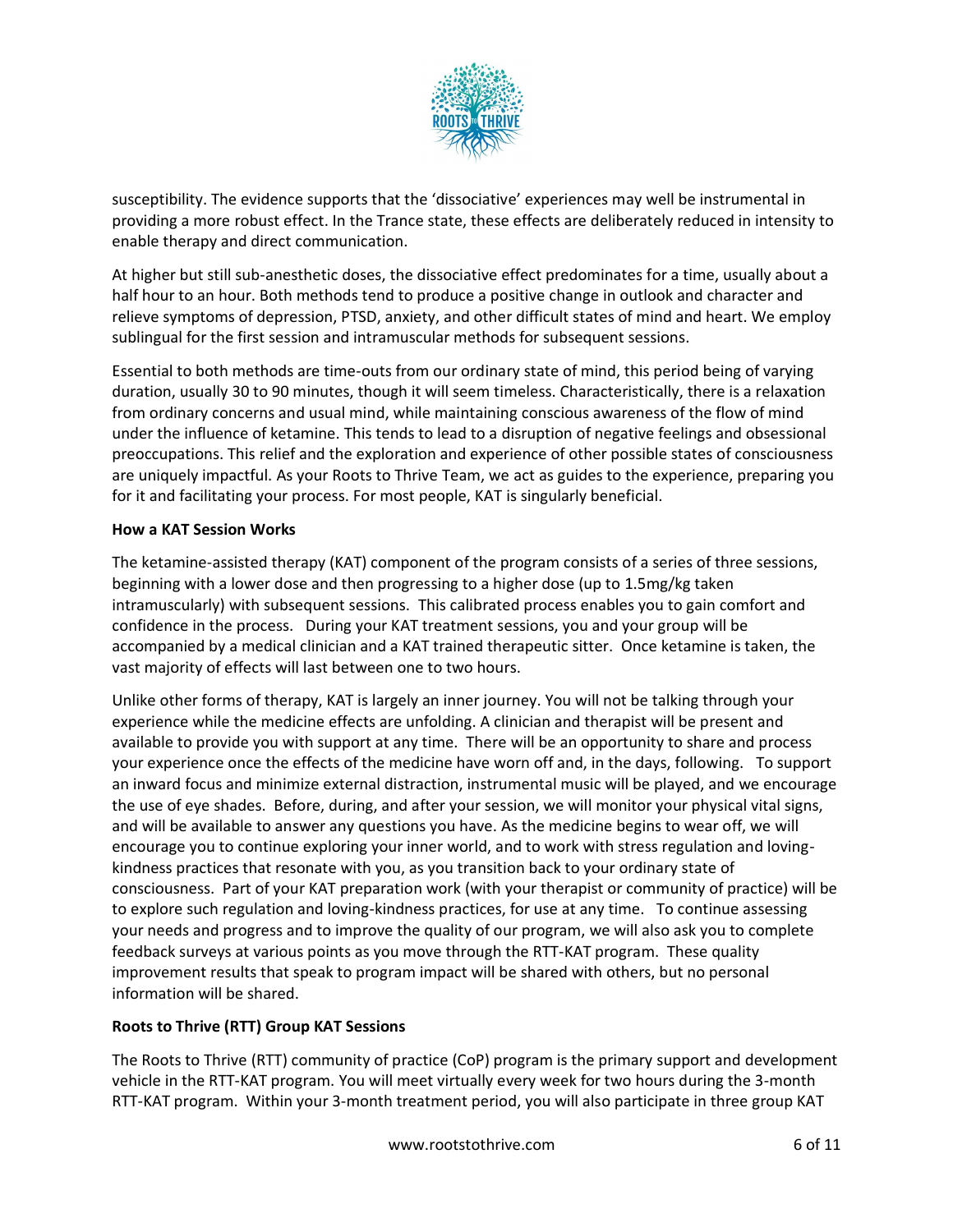

sessions with the same group you are meeting with weekly. These CoPs aim to mirror unconditional positive regard and to cultivate greater resiliency individually and collectively. You will be participating in KAT with your CoP members. The RTT communities of practice have shown improvements in cognitive control and many other personal and social benefits (gaining a sense of belonging in community and ultimately, resiliency).

Please acknowledge your understanding and consent in the statement below.

You will receive ketamine in a group format, with participants who are also part of your community of practice.

- Mirroring unconditional positive regard is a primary principle in the group format. As such, people may come into the program who have a history where they may have acted out in ways that resulted in harm to themselves or others. These acts may be of a physical, emotional, or sexual nature. As a program, we understand that other people's past transgressions may result in trauma being activating in others. We see these events as opportunities, as long as well supported and managed in a safe relational environment. Please reach out to a team member if you need more support or accommodations. We, as a team, are committed to ensuring that all participants can relax into a co-created environment that feels physically, emotionally, and spiritually safe for all. As your team members, we will do our best to minimize and manage any risks. We are in this together!
- All participants are required to keep other's experience and sharing confidential within the group, and to protect group agreements for creating and maintaining a safe and supportive environment.
- Within the group, participants must agree to open sharing: no one will ask another to hold a secret.
- If a group member shares privately with you a concern for their health or wellbeing, this must be reported to a facilitator right away, for everyone's safety, trust and comfort.
- You will remain onsite for the duration of your treatment (4 hours or longer) to enable adequate time to transition home. Prior to leaving, you will participate in a group debrief, have a set of vital signs taken, walk to the bathroom, tidy your space, and when you feel ready, you will be walked to your ride home.

Please initial here that you understand and consent to these statements: \_\_\_\_\_\_\_.

#### **Risks**

Ketamine is an FDA-approved drug that we are using "off-label" for ketamine-assisted therapy. It has an extensive record of safety and has been used at much higher doses for surgical anesthesia, without respiratory depression. As with any other medication, there are also some potential risks and side effects to be informed of and to consider.

The most common physical side effect is a short-term rise in blood pressure or heart rate, which may be a risk to those with heart disease and can be misinterpreted as a symptom of anxiety. Other possibilities for side effects include dizziness/light-headedness, sedation, impaired balance, mental confusion, excitability, diminished ability to see things that are actually present, diminished ability to hear or to feel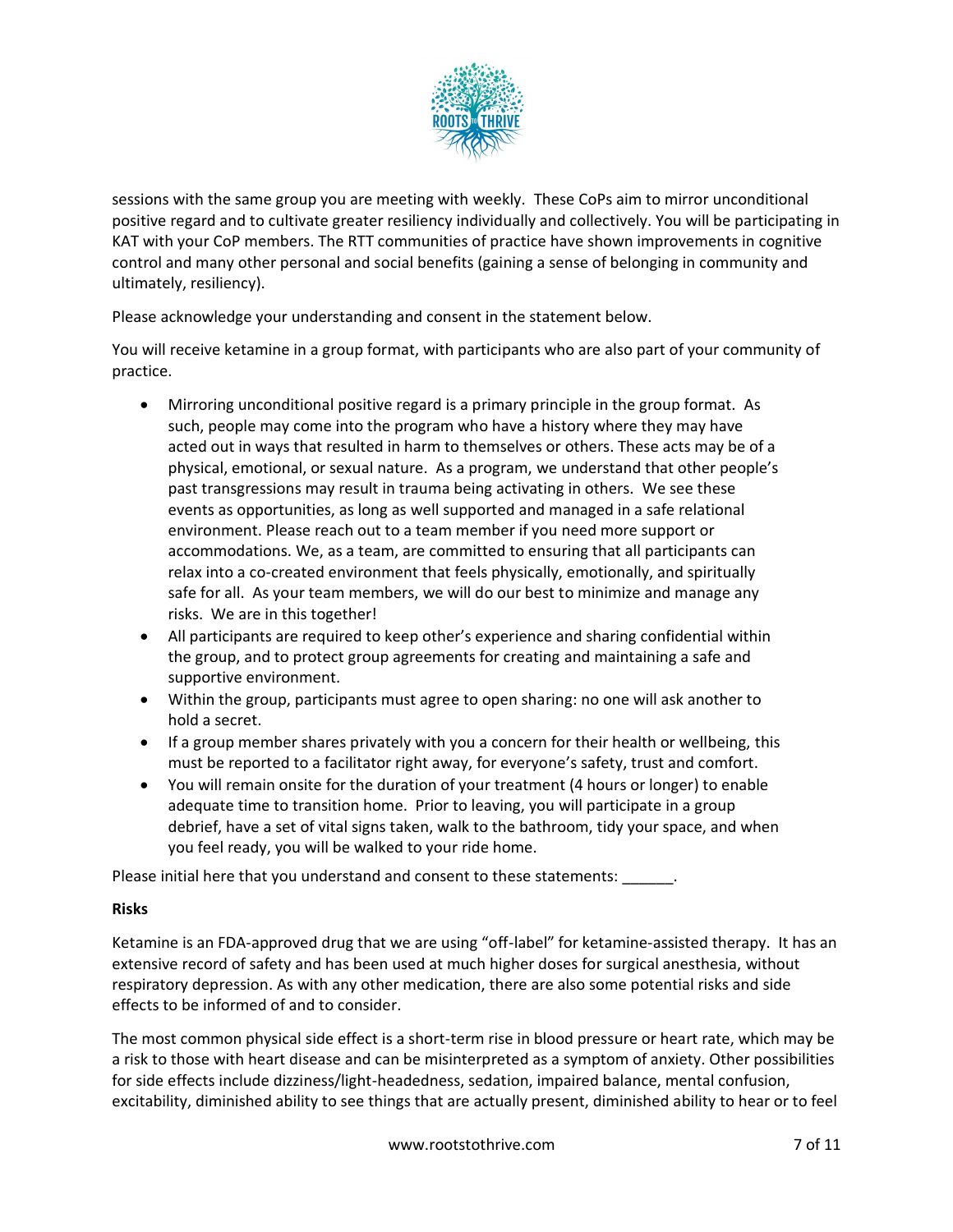

objects accurately including one's own body, headache, anxiety, nausea, vomiting, and diminished awareness of physical functions such as respiration. These effects are transient and resolve as the active phase of the medication ends (generally within 2-4 hours).

Repeated, high dose, chronic use of ketamine has caused urinary tract symptoms and even permanent bladder dysfunction or cystitis. These adverse effects are much less likely in medically supervised ketamine treatment populations, but might include more frequent, painful, or difficult urination. Please inform your providers immediately if you notice any of these side effects.

In terms of psychological risk, ketamine has been shown to worsen certain psychotic symptoms in people who suffer from schizophrenia or other serious mental disorders. It may also worsen underlying psychological problems in people with severe personality disorders and dissociative disorders.

To mitigate potential risks, the following conditions will make you ineligible to receive Ketamine-assisted Therapy.

- *Hypersensitivity to ketamine,*
- *Presence of active psychotic symptoms,*
- *Diagnosis of dementia/delirium, high risk for coronary artery disease, uncontrolled cardiopulmonary disease/ cardiovascular disease/hypertension, aneurysm, history of intracerebral hemorrhage, hepatic cirrhosis, hepatorenal disease,*
- *Pregnancy*
- *If breastfeeding, must agree to refrain within 11 hours of ketamine administration.*

Additionally, you should plan for a 4-hour time period to be on site during KAT session days. This allows time for a multi-step check in and assessment process. The medical portion of the KAT session will unfold within a 90-minute period. You will then have additional transition time before transitioning home. Lingering side effects are generally not debilitating, but they can cause drowsiness for up to 6 hours.

#### **Benefits**

The benefits are described in previous sections of this document. It must be recognized that you may or may not receive any benefit from your participation.

#### **Participation**

Your participation is voluntary. You can choose not to participate, or you may withdraw at any time.

#### **Managing Dual Roles**

When practitioners investigate their own professional practices for quality improvement or research purposes, and there are patients for which they have a previously established relationship (I.e. as a teacher, colleague, employee, spouse, dependent), it's called a dual role. Dual roles can also exist between team members, between a team member and a patient, or between two patients. While dual roles are not necessary problematic, they do need to be articulated and managed, especially when involving positions of authority (power over) and when patient confidentiality/privacy is a concern. To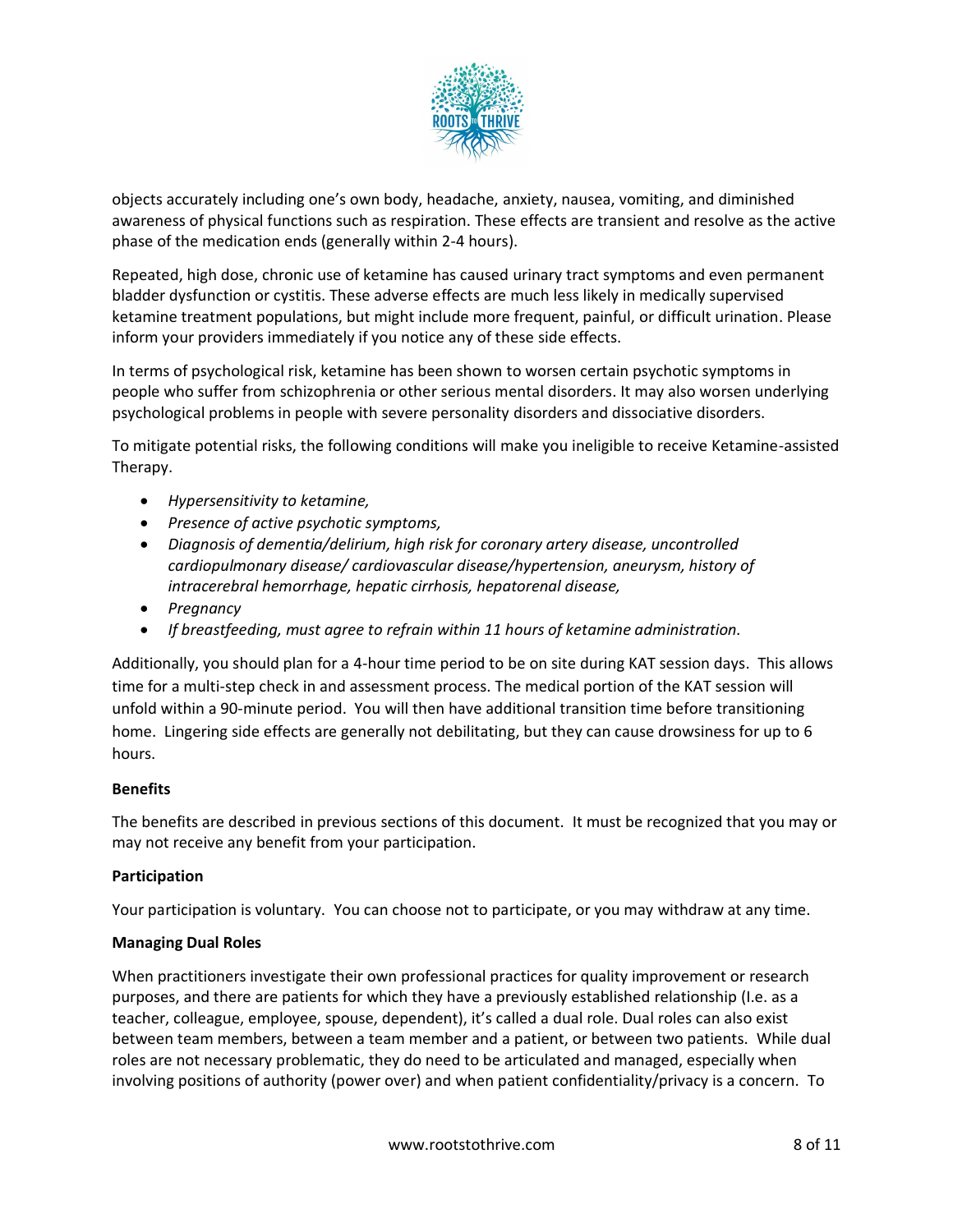

manage dual roles, all patients and team members will be asked to disclose dual roles. If such roles exist the team will work with you to determine how best to manage, mitigating any potential risks.

### **Cost**

The RTT-KAT program is based on a cost-recovery model. These costs are regularly assessed based on program needs.

### **Questions**

If you suffer any concerning effects from your treatment or if you have any general questions, please report to the clinician overseeing your care.

### **Confidentiality**

All medical and other personal information and records are collected and used under the authority of the section 26(c) of the B.C. *Freedom of Information and Protection of Privacy Act*, and will be kept confidential to ensure your privacy, as per the *Health Professions Act* and the regulations of each of the professional governing bodies for the attending professionals and applicable law. They will be maintained with the same precautions as all medical records. Your personal information will only be shared with third party health professionals for the purpose of conducting and monitoring your treatment (i.e. sending a discharge note to your referring physician).

Please note, legal and professional ethical responsibilities do require disclosure of confidential personal information in very limited circumstances, such as where you threaten the bodily harm or death of yourself (i.e. suicidality) or others, or you report abuse regarding a child or vulnerable adult. If you have questions or concerns regarding the collection and use of your personal information, please email Shannon Dames at [Shannon.dames@viu.ca,](mailto:Shannon.dames@viu.ca) who is the Vancouver Island University program lead.

You also have the legal right to access your personal information and, if need be, an opportunity to correct any errors in this information.

#### **The Use of Your Personal Information for Treatment and Research Purposes**

To better understand the impact of this program and to continue improving the quality of our program, we will also ask you to complete various mental health and feedback questionnaires at various points in the program. These results will not include personal or otherwise identifiable information. **No** information or record that discloses your identity will be released without your consent unless it is medically necessary or required by law.

To share our learnings from your feedback and your progress in the program, your de-identified data will be pooled with the other participant's data and used for research purposes. We plan to publish the results in a peer-reviewed journal.

**Please initial** *each* **statement**, which signifies that you agree with each of the below statements:

\_\_\_ I understand that my treatment data will be de-identified, and then used for research purposes.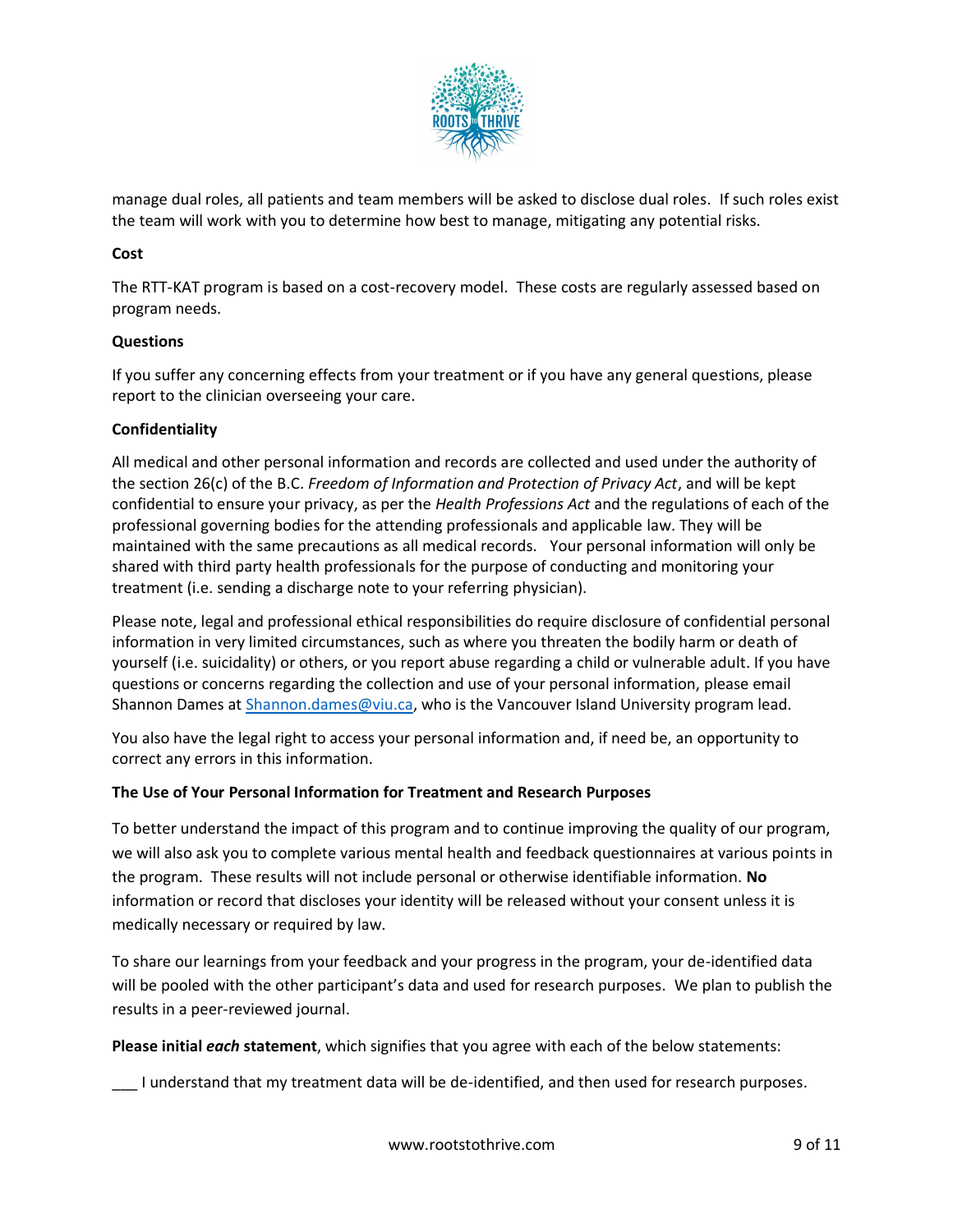

\_\_\_ I understand all information stated in the above statements regarding confidentiality.

\_\_\_ I understand that the email address I provide to the program will be used to receive and send communications and health and wellness measures between myself and the team.

\_\_\_I understand that the facilitators and treatment team will handle any and all personal

information about me in accord with the confidentiality, privacy and ethical standards of his/her

professional association. Within those standards I give permission to share my clinical information with collaborating members of the clinical team as necessary.

#### **Medical Informed Consent:**

Please initial each statement, which signifies that you agree with each of the below statements:

I have read and understood the verbal and written patient information provided to me. This includes information on how ketamine works, indications for use, contraindications, side effects, dosing, route of administration and how I can prepare for ketamine-assisted therapy sessions.

\_\_\_ I am aware that ketamine for this protocol is being used "off label," i.e. it has not been approved by Health Canada for this purpose. I have tried other treatments which I have not tolerated or have not been effective and have considered other alternatives prior to ketamine-assisted therapy.

\_\_\_\_I am aware of that while research suggests there are potential benefits of this treatment, it is still being studied.

\_\_\_ I understand the medical risks and benefits, and I freely give my consent to participate in ketamineassisted therapy as outlined in this form, and under the conditions indicated in it.

\_\_\_ I have had the opportunity to raise questions and have received satisfactory answers. Before I make my decision about participating in ketamine-assisted therapy, I have the right to ask and will be encouraged to ask any questions I may have about the process.

\_\_\_ My decision to undertake ketamine assisted therapy is completely voluntary.

\_\_\_ No oral or written statements have been made to pressure me to undertake ketamine-assisted therapy.

\_\_\_ I understand that I may withdraw from ketamine-assisted therapy at any time, up until the actual injection has been given.

\_\_\_ I fully understand that the ketamine-assisted therapy session(s) can result in a profound change in mental state and may result in unusual psychological and physiological effects.

\_\_\_ I understand that I need to have someone drive me home from the sessions, and not operate heavy machinery or engage in any driving or hazardous activity for at least 6 hours or more, depending on the continued presence of effects after my session has concluded. The ketamine-assisted therapy team may